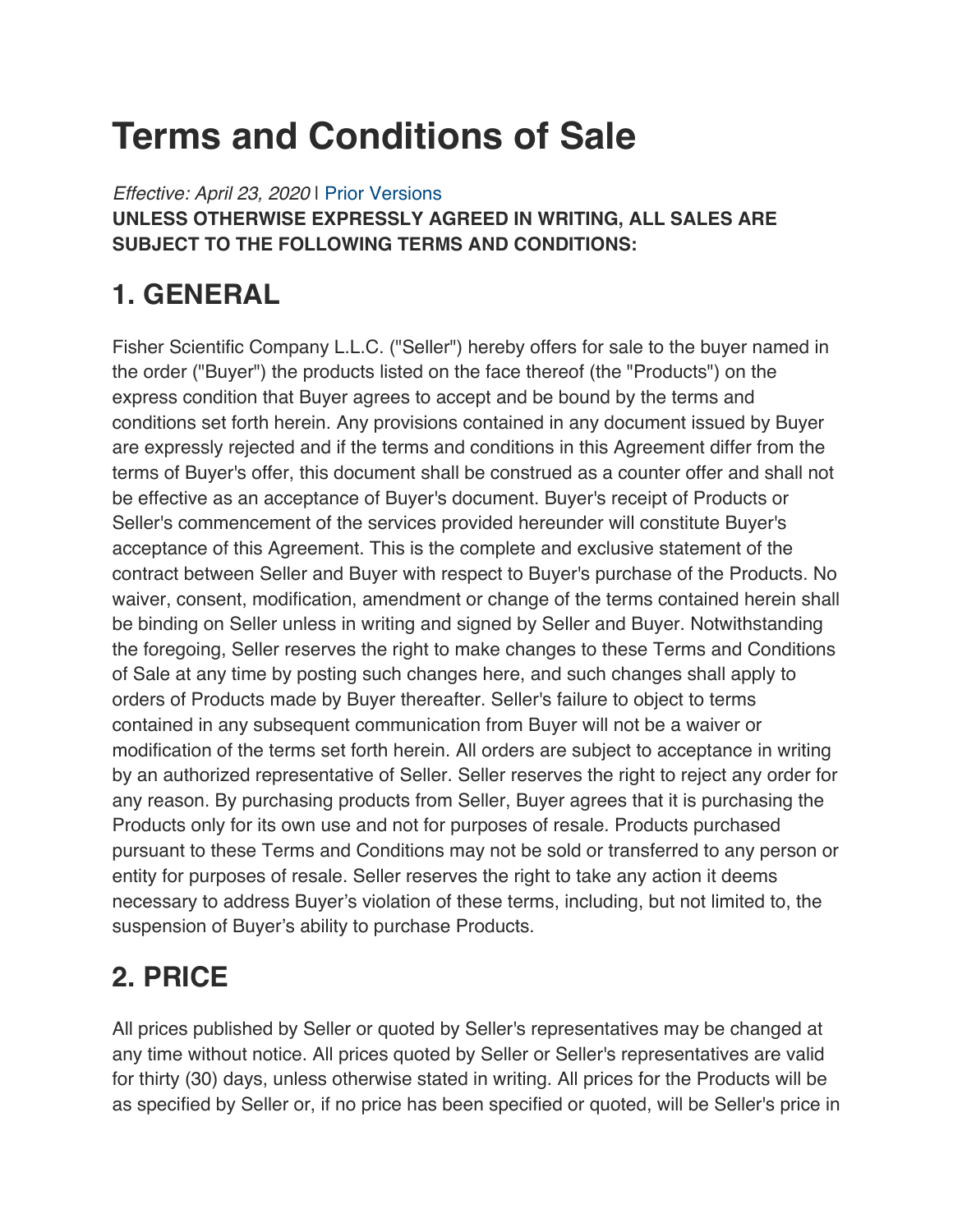effect at the time of shipment. All prices are subject to adjustment on account of specifications, quantities, raw materials, cost of production, shipment arrangements or other terms or conditions which are not part of Seller's original price quotation. List prices may vary from the price displayed on the website for certain products. **View a complete list of these products.**

# **3. TAXES AND OTHER CHARGES**

Prices for the Products exclude all sales, value added and other taxes and duties imposed with respect to the sale, delivery, or use of any Products covered hereby, all of which taxes and duties must by paid by Buyer. If Buyer claims any exemption, Buyer must provide a valid, signed certificate or letter of exemption for each respective jurisdiction.

### **4. TERMS OF PAYMENT**

Seller may invoice Buyer upon shipment for the price and all other charges payable by Buyer in accordance with the terms on the face hereof. If no payment terms are stated on the face hereof, payment shall be net thirty (30) days from the date of invoice. If Buyer fails to pay any amounts when due, Buyer shall pay Seller interest thereon at a periodic rate of one and one-half percent (1.5%) per month (or, if lower, the highest rate permitted by law), together with all costs and expenses (including without limitation reasonable attorneys' fees and disbursements and court costs) incurred by Seller in collecting such overdue amounts or otherwise enforcing Seller's rights hereunder. Seller reserves the right to require from Buyer full or partial payment in advance, or other security that is satisfactory to Seller, at any time that Seller believes in good faith that Buyer's financial condition does not justify the terms of payment specified. All payments shall be made in U.S. Dollars.

### **5. DELIVERY; CANCELLATION OR CHANGES BY BUYER**

The Products will be shipped to the destination specified by Buyer, F.O.B. Seller's shipping point. Seller will have the right, at its election, to make partial shipments of the Products and to invoice each shipment separately. Seller reserves the right to stop delivery of Products in transit and to withhold shipments in whole or in part if Buyer fails to make any payment to Seller when due or otherwise fails to perform its obligations hereunder. All shipping dates are approximate only, and Seller will not be liable for any loss or damage resulting from any delay in delivery or failure to deliver which is due to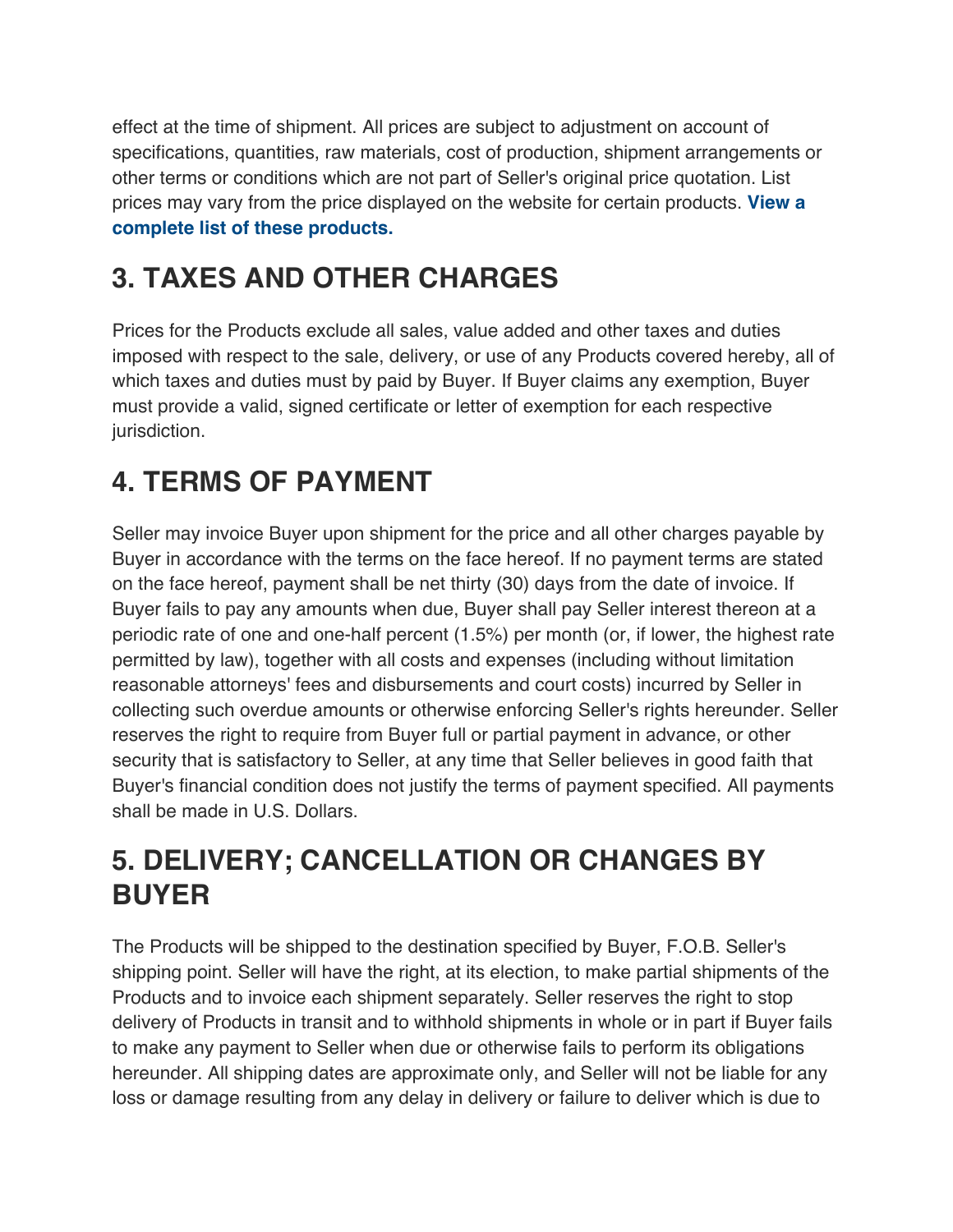any cause beyond Seller's reasonable control. In the event of a delay due to any cause beyond Seller's reasonable control, Seller reserves the right to terminate the order or any part of the order so affected, or to reschedule shipment within a reasonable period of time, and Buyer will not be entitled to refuse delivery or otherwise be relieved of any obligations as the result of such delay. Products as to which delivery is delayed due to any cause within Buyer's control may be placed in storage by Seller at Buyer's risk and expense and for Buyer's account. Orders in process may be canceled by Buyer only with Seller's written consent and upon payment of Seller's cancellation charges. Orders in process may not be changed by Buyer except with Seller's written consent and upon agreement by the parties as to an appropriate adjustment in the purchase price therefore. Credit will not be allowed for Products returned without the prior written consent of Seller.

### **6. TITLE AND RISK OF LOSS**

Notwithstanding the trade terms indicated above and subject to Seller's right to stop delivery of Products in transit, title to and risk of loss of the Products will pass to Buyer upon delivery of possession of the Products by Seller to the carrier; provided, however, that title to any software incorporated within or forming a part of the Products shall at all times remain with Seller or the licensor(s) thereof, as the case may be.

### **7. WARRANTY**

Seller warrants that the Products will operate or perform substantially in conformance with Seller's published specifications and be free from defects in material and workmanship, when subjected to normal, proper and intended usage by properly trained personnel, for the period of time set forth in the product documentation, published specifications or package inserts. If a period of time is not specified in Seller's product documentation, published specifications or package inserts, the warranty period shall be one (1) year from the date of shipment to Buyer for equipment and ninety (90) days for all other products (the "Warranty Period"). Seller agrees during the Warranty Period, to repair or replace, at Seller's option, defective Products so as to cause the same to operate in substantial conformance with said published specifications; provided that Buyer shall (a) promptly notify Seller in writing upon the discovery of any defect, which notice shall include the product model and serial number (if applicable) and details of the warranty claim; and (b) after Seller's review, Seller will provide Buyer with service data and/or a Return Material Authorization ("RMA"), which may include biohazard decontamination procedures and other product-specific handling instructions, then, if applicable, Buyer may return the defective Products to Seller with all costs prepaid by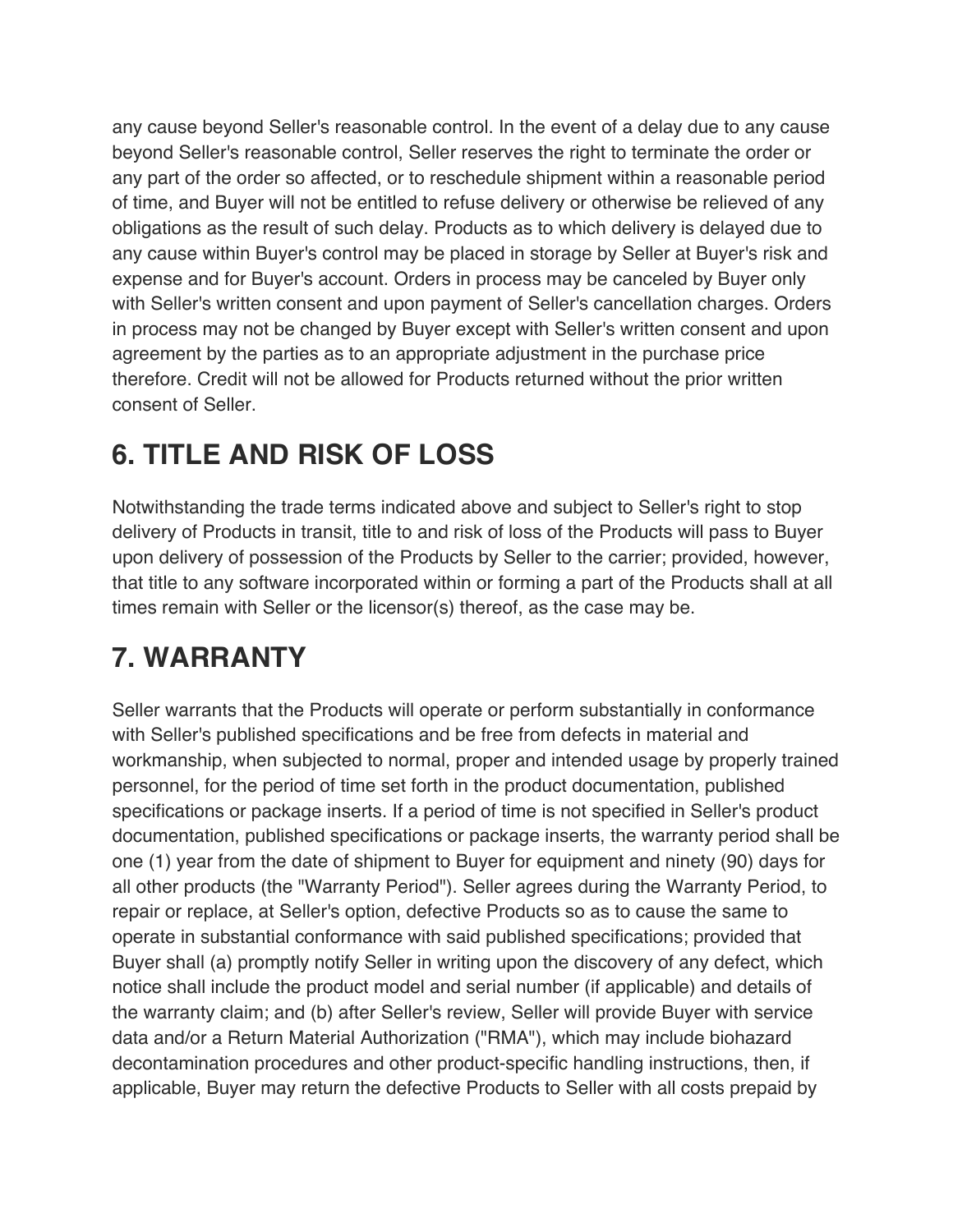Buyer. Replacement parts may be new or refurbished, at the election of Seller. All replaced parts shall become the property of Seller. Shipment to Buyer of repaired or replacement Products shall be made in accordance with the Delivery provisions of the Seller's Terms and Conditions of Sale. Consumables are expressly excluded from this warranty. If Seller elects to repair defective medical device instruments, Seller may, in its sole discretion, provide a replacement loaner instrument to Buyer as necessary for use while the instruments are being repaired.

Notwithstanding the foregoing, Products supplied by Seller that are obtained by Seller from an original manufacturer or third party supplier are not warranted by Seller, but Seller agrees to assign to Buyer any warranty rights in such Product that Seller may have from the original manufacturer or third party supplier, to the extent such assignment is allowed by such original manufacturer or third party supplier.

In no event shall Seller have any obligation to make repairs, replacements or corrections required, in whole or in part, as the result of (i) normal wear and tear, (ii) accident, disaster or event of force majeure, (iii) misuse, fault or negligence of or by Buyer, (iv) use of the Products in a manner for which they were not designed, (v) causes external to the Products such as, but not limited to, power failure or electrical power surges, (vi) improper storage and handling of the Products or (vii) use of the Products in combination with equipment or software not supplied by Seller. If Seller determines that Products for which Buyer has requested warranty services are not covered by the warranty hereunder, Buyer shall pay or reimburse Seller for all costs of investigating and responding to such request at Seller's then prevailing time and materials rates. If Seller provides repair services or replacement parts that are not covered by this warranty, Buyer shall pay Seller therefor at Seller's then prevailing time and materials rates. ANY INSTALLATION, MAINTENANCE, REPAIR, SERVICE, RELOCATION OR ALTERATION TO OR OF, OR OTHER TAMPERING WITH, THE PRODUCTS PERFORMED BY ANY PERSON OR ENTITY OTHER THAN SELLER WITHOUT SELLER'S PRIOR WRITTEN APPROVAL, OR ANY USE OF REPLACEMENT PARTS NOT SUPPLIED BY SELLER, SHALL IMMEDIATELY VOID AND CANCEL ALL WARRANTIES WITH RESPECT TO THE AFFECTED PRODUCTS.

THE OBLIGATIONS CREATED BY THIS WARRANTY STATEMENT TO REPAIR OR REPLACE A DEFECTIVE PRODUCT SHALL BE THE SOLE REMEDY OF BUYER IN THE EVENT OF A DEFECTIVE PRODUCT. EXCEPT AS EXPRESSLY PROVIDED IN THIS WARRANTY STATEMENT, SELLER DISCLAIMS ALL OTHER WARRANTIES, WHETHER EXPRESS OR IMPLIED, ORAL OR WRITTEN, WITH RESPECT TO THE PRODUCTS, INCLUDING WITHOUT LIMITATION ALL IMPLIED WARRANTIES OF MERCHANTABILITY OR FITNESS FOR ANY PARTICULAR PURPOSE. SELLER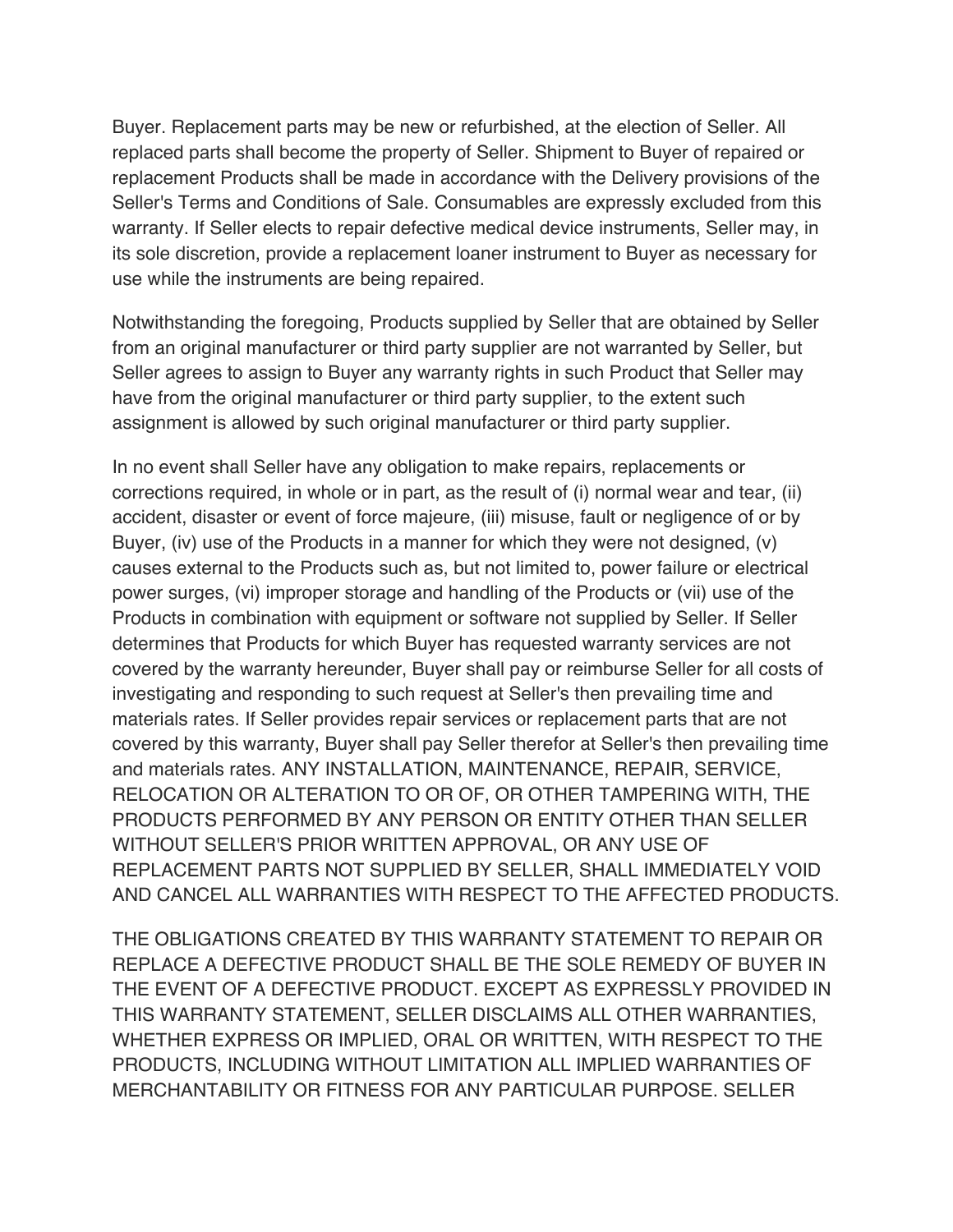DOES NOT WARRANT THAT THE PRODUCTS ARE ERROR-FREE OR WILL ACCOMPLISH ANY PARTICULAR RESULT.

### **8. INDEMNIFICATION BY SELLER**

#### **By Seller**

Seller agrees to indemnify, defend and save Buyer, its officer, directors, and employees from and against any and all damages, liabilities, actions, causes of action, suits, claims, demands, losses, costs and expenses (including without limitation reasonable attorney's fees) ("Indemnified Items") for (i) injury to or death of persons or damage to property to the extent caused by the negligence or willful misconduct of Seller, its employees, agents or representatives or contractors in connection with the performance of services at Buyer's premises under this Agreement and (ii) claims that a Product infringes any valid United States patent, copyright or trade secret; provided, however, Seller shall have no liability under this Section to the extent any such Indemnified Items are caused by either (i) the negligence or willful misconduct of Buyer, its employees, agents or representatives or contractors, (ii) by any third party, (iii) use of a Product in combination with equipment or software not supplied by Seller where the Product would not itself be infringing, (iv) compliance with Buyer's designs, specifications or instructions, (v) use of the Product in an application or environment for which it was not designed or (vi) modifications of the Product by anyone other than Seller without Seller's prior written approval. Buyer shall provide Seller prompt written notice of any third party claim covered by Seller's indemnification obligations hereunder. Seller shall have the right to assume exclusive control of the defense of such claim or, at the option of the Seller, to settle the same. Buyer agrees to cooperate reasonably with Seller in connection with the performance by Seller of its obligations in this Section.

Notwithstanding the above, Seller's infringement related indemnification obligations shall be extinguished and relieved if Seller, at its discretion and at its own expense (a) procures for Buyer the right, at no additional expense to Buyer, to continue using the Product; (b) replaces or modifies the Product so that it becomes non-infringing, provided the modification or replacement does not adversely affect the specifications of the Product; or (c) in the event (a) and (b) are not practical, refund to Buyer the amortized amounts paid by Buyer with respect thereto, based on a five (5) year amortization schedule. THE FOREGOING INDEMNIFICATION PROVISION STATES SELLER'S ENTIRE LIABILITY TO BUYER FOR THE CLAIMS DESCRIBED HEREIN.

#### **By Buyer**

Buyer shall indemnify, defend with competent and experienced counsel and hold harmless Seller, its parent, subsidiaries, affiliates and divisions, and their respective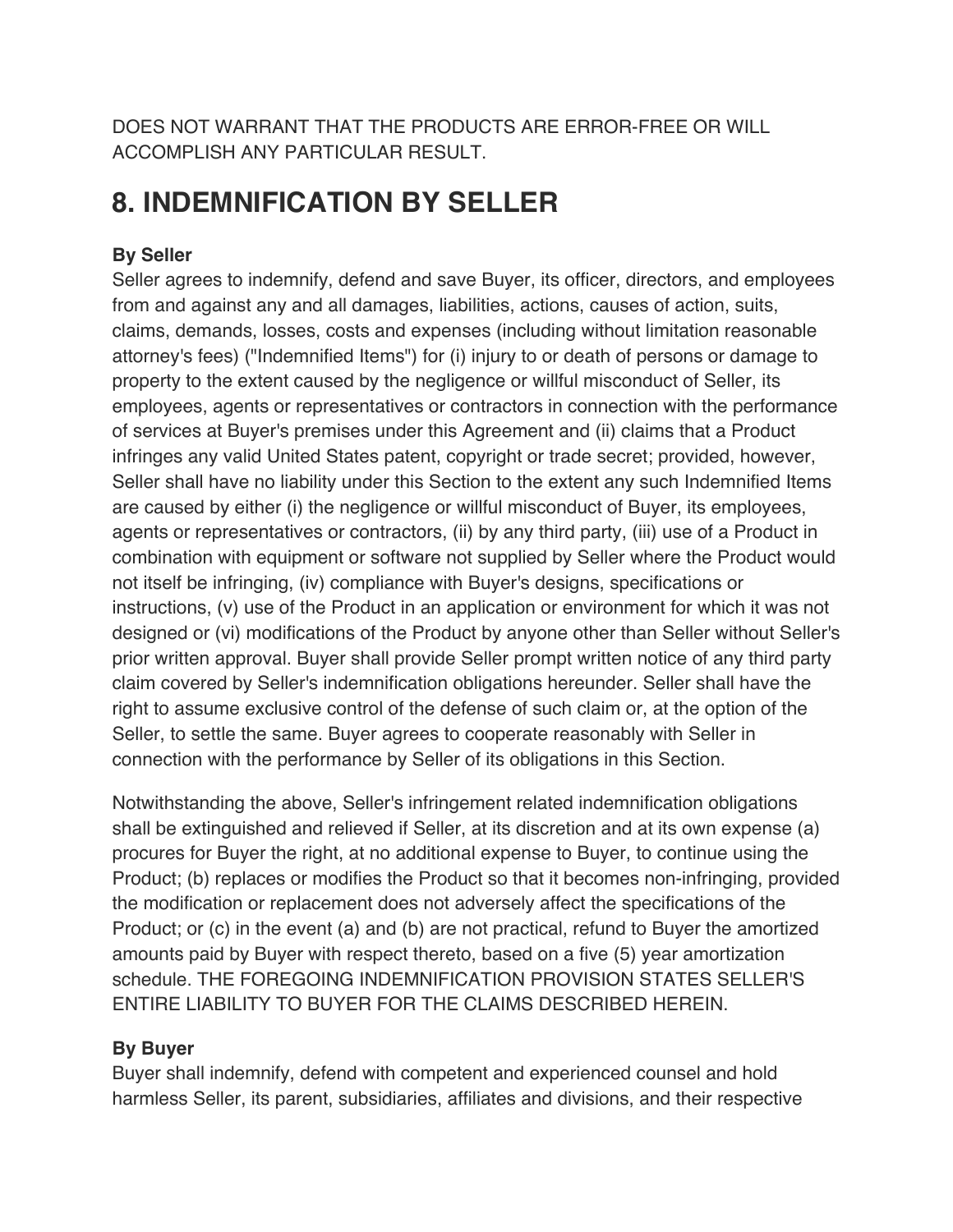officers, directors, shareholders and employees, from and against any and all damages, liabilities, actions, causes of action, suits, claims, demands, losses, costs and expenses (including without limitation reasonable attorneys' fees and disbursements and court costs) to the extent arising from or in connection with (i) the negligence or willful misconduct of Buyer, its agents, employees, representatives or contractors; (ii) use of a Product in combination with equipment or software not supplied by Seller where the Product itself would not be infringing; (iii) Seller's compliance with designs, specifications or instructions supplied to Seller by Buyer; (iv) use of a Product in an application or environment for which it was not designed; or (v) modifications of a Product by anyone other than Seller without Seller's prior written approval.

### **9. SOFTWARE**

With respect to any software products incorporated in or forming a part of the Products hereunder, Seller and Buyer intend and agree that such software products are being licensed and not sold, and that the words "purchase", "sell" or similar or derivative words are understood and agreed to mean "license", and that the word "Buyer" or similar or derivative words are understood and agreed to mean "licensee". Notwithstanding anything to the contrary contained herein, Seller or its licensor, as the case may be, retains all rights and interest in software products provided hereunder.

Seller hereby grants to Buyer a royalty-free, non-exclusive, nontransferable license, without power to sublicense, to use software provided hereunder solely for Buyer's own internal business purposes on the hardware products provided hereunder and to use the related documentation solely for Buyer's own internal business purposes. This license terminates when Buyer's lawful possession of the hardware products provided hereunder ceases, unless earlier terminated as provided herein. Buyer agrees to hold in confidence and not to sell, transfer, license, loan or otherwise make available in any form to third parties the software products and related documentation provided hereunder. Buyer may not disassemble, decompile or reverse engineer, copy, modify, enhance or otherwise change or supplement the software products provided hereunder without Seller's prior written consent. Seller will be entitled to terminate this license if Buyer fails to comply with any term or condition herein. Buyer agrees, upon termination of this license, immediately to return to Seller all software products and related documentation provided hereunder and all copies and portions thereof.

Certain of the software products provided by Seller may be owned by one or more third parties and licensed to Seller. Accordingly, Seller and Buyer agree that such third parties retain ownership of and title to such software products. The warranty and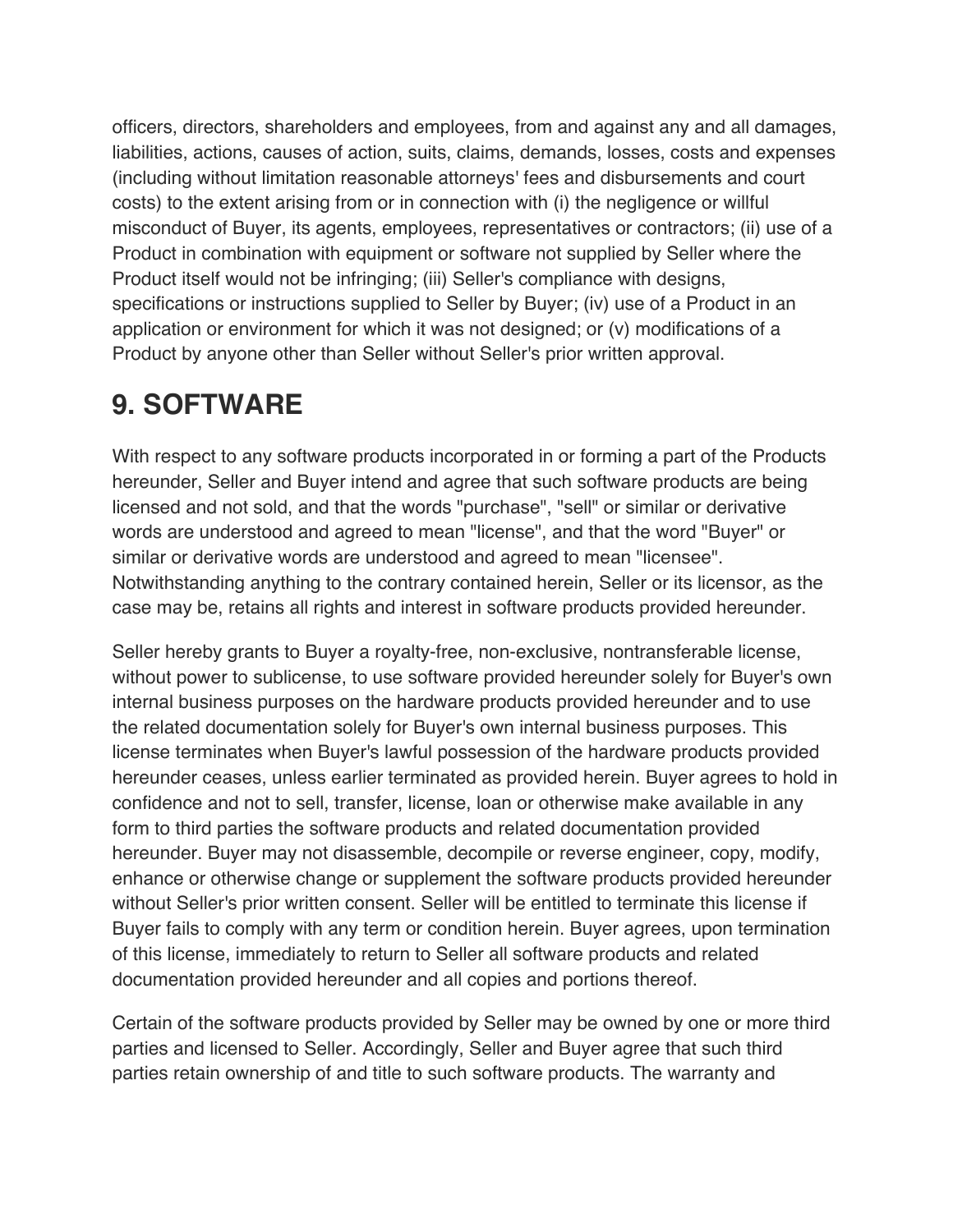indemnification provisions set forth herein shall not apply to software products owned by third parties and provided hereunder.

### **10. LIMITATION OF LIABILITY**

NOTWITHSTANDING ANYTHING TO THE CONTRARY CONTAINED HEREIN, THE LIABILITY OF SELLER UNDER THESE TERMS AND CONDITIONS (WHETHER BY REASON OF BREACH OF CONTRACT, TORT, INDEMNIFICATION, OR OTHERWISE, BUT EXCLUDING LIABILITY OF SELLER FOR BREACH OF WARRANTY (THE SOLE REMEDY FOR WHICH SHALL BE AS PROVIDED UNDER SECTION 7 ABOVE)) SHALL NOT EXCEED AN AMOUNT EQUAL TO THE LESSER OF (A) THE TOTAL PURCHASE PRICE THERETOFORE PAID BY BUYER TO SELLER WITH RESPECT TO THE PRODUCT(S) GIVING RISE TO SUCH LIABILITY OR (B) ONE MILLION DOLLARS (\$1,000,000). NOTWITHSTANDING ANYTHING TO THE CONTRARY CONTAINED HEREIN, IN NO EVENT SHALL SELLER BE LIABLE FOR ANY INDIRECT, SPECIAL, CONSEQUENTIAL OR INCIDENTAL DAMAGES (INCLUDING WITHOUT LIMITATION DAMAGES FOR LOSS OF USE OF FACILITIES OR EQUIPMENT, LOSS OF REVENUE, LOSS OF DATA, LOSS OF PROFITS OR LOSS OF GOODWILL), REGARDLESS OF WHETHER SELLER (a) HAS BEEN INFORMED OF THE POSSIBILITY OF SUCH DAMAGES OR (b) IS NEGLIGENT.

# **11. EXPORT RESTRICTIONS**

Buyer acknowledges that each Product and any related software and technology, including technical information supplied by Seller or contained in documents (collectively "Items"), is subject to export controls of the U.S. government. The export controls may include, but are not limited to, those of the Export Administration Regulations of the U.S. Department of Commerce (the "EAR"), which may restrict or require licenses for the export of Items from the United States and their re-export from other countries. Buyer shall comply with the EAR and all other applicable laws, regulations, laws, treaties, and agreements relating to the export, re-export, and import of any Item. Buyer shall not, without first obtaining the required license to do so from the appropriate U.S. government agency; (i) export or re-export any Item, or (ii) export, reexport, distribute or supply any Item to any restricted or embargoed country or to a person or entity whose privilege to participate in exports has been denied or restricted by the U.S. government. Buyer shall cooperate fully with Seller in any official or unofficial audit or inspection related to applicable export or import control laws or regulations, and shall indemnify and hold Seller harmless from, or in connection with,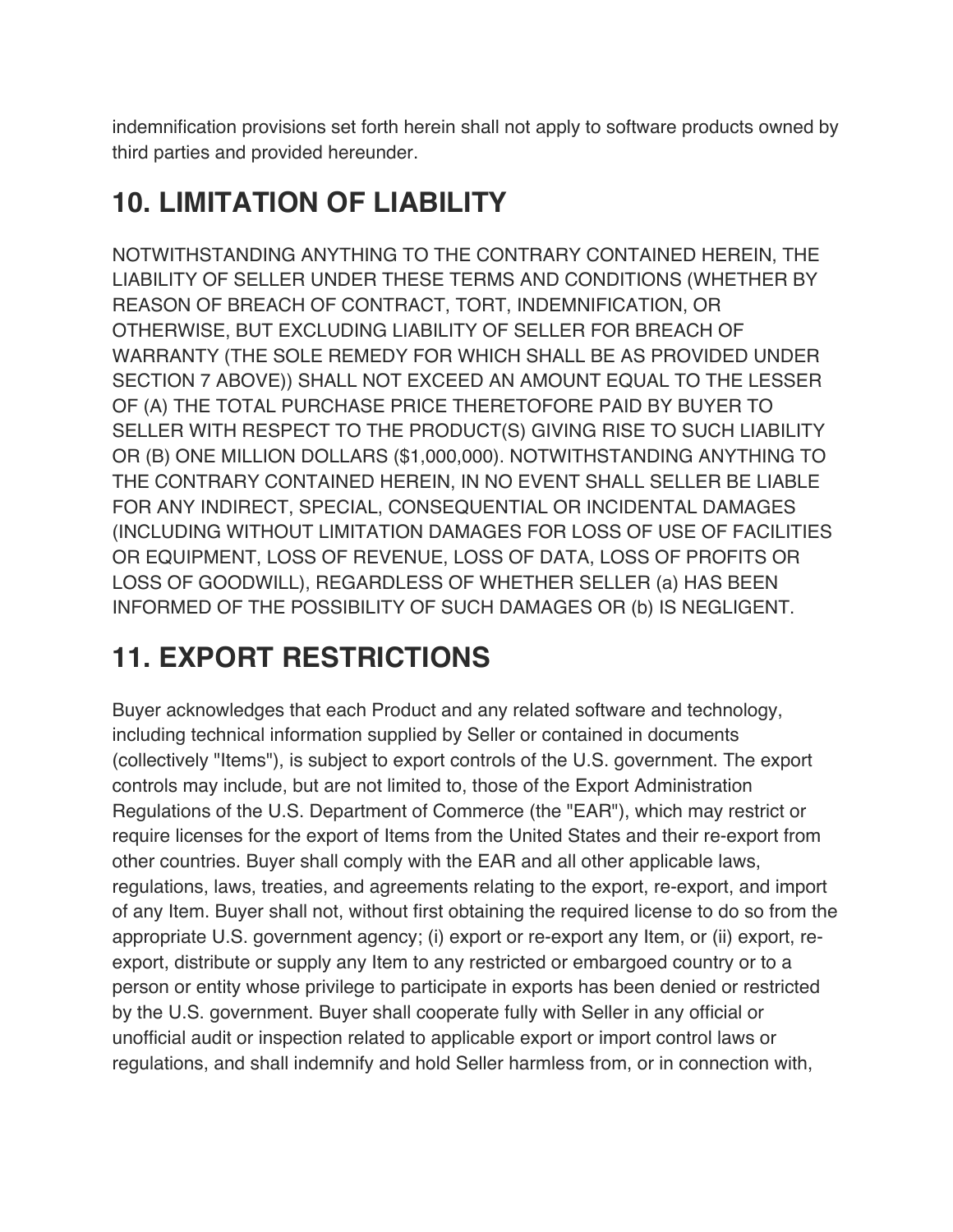any violation of this Section by Buyer or its employees, consultants, agents, or customers.

### **12. AUTHORIZED USE OF PRODUCTS**

Products sold by Seller are intended solely for the use(s) specified by the manufacturer and are not to be used for any other purposes including, but not limited to, unauthorized commercial purposes. Buyer warrants and represents that it will properly test, use, and, to the extent authorized, manufacture and market any final articles made from Seller's Products in accordance with the practices of a reasonable person who is an expert in the field, and in strict compliance with all applicable national, state and local laws and regulations. Buyer acknowledges and understands that the purchase of Products only conveys to Buyer the non-transferable right for only the Buyer to use the Products purchased in compliance with the applicable manufacturer's Published Restricted User Statement, Limited User Statement, Limited License, if any. All such statements or licenses are incorporated by reference herein and in any Order as if set forth therein in their entirety. Buyer is solely responsible for conducting any research necessary to learn the hazards involved for any of its intended uses of the Products purchased from Seller and to properly warn its customers, employees and other personnel who may be exposed to such Products of any risks involved in using or handling the Products.

### **13. MISCELLANEOUS**

(a) Buyer may not delegate any duties nor assign any rights or claims hereunder without Seller's prior written consent, and any such attempted delegation or assignment shall be void. (b) The rights and obligations of the parties hereunder shall be governed by and construed in accordance with the laws of the Commonwealth of Pennsylvania, without reference to its choice of law provisions. Each party hereby irrevocably consents to the exclusive jurisdiction of the state and federal courts located in Allegheny County, Pennsylvania, USA, in any action arising out of or relating to this Agreement and waives any other venue to which it may be entitled by domicile or otherwise. (c) In the event of any legal proceeding between the Seller and Buyer relating to this Agreement, neither party may claim the right to a trial by jury, and both parties waive any right they may have under applicable law or otherwise to a right to a trial by jury. Any action arising under this Agreement must be brought within one (1) year from the date that the cause of action arose. (d) The application to this Agreement of the U.N. Convention on Contracts for the International Sale of Goods is hereby expressly excluded. (e) In the event that any one or more provisions contained herein shall be held by a court of competent jurisdiction to be invalid, illegal or unenforceable in any respect, the validity,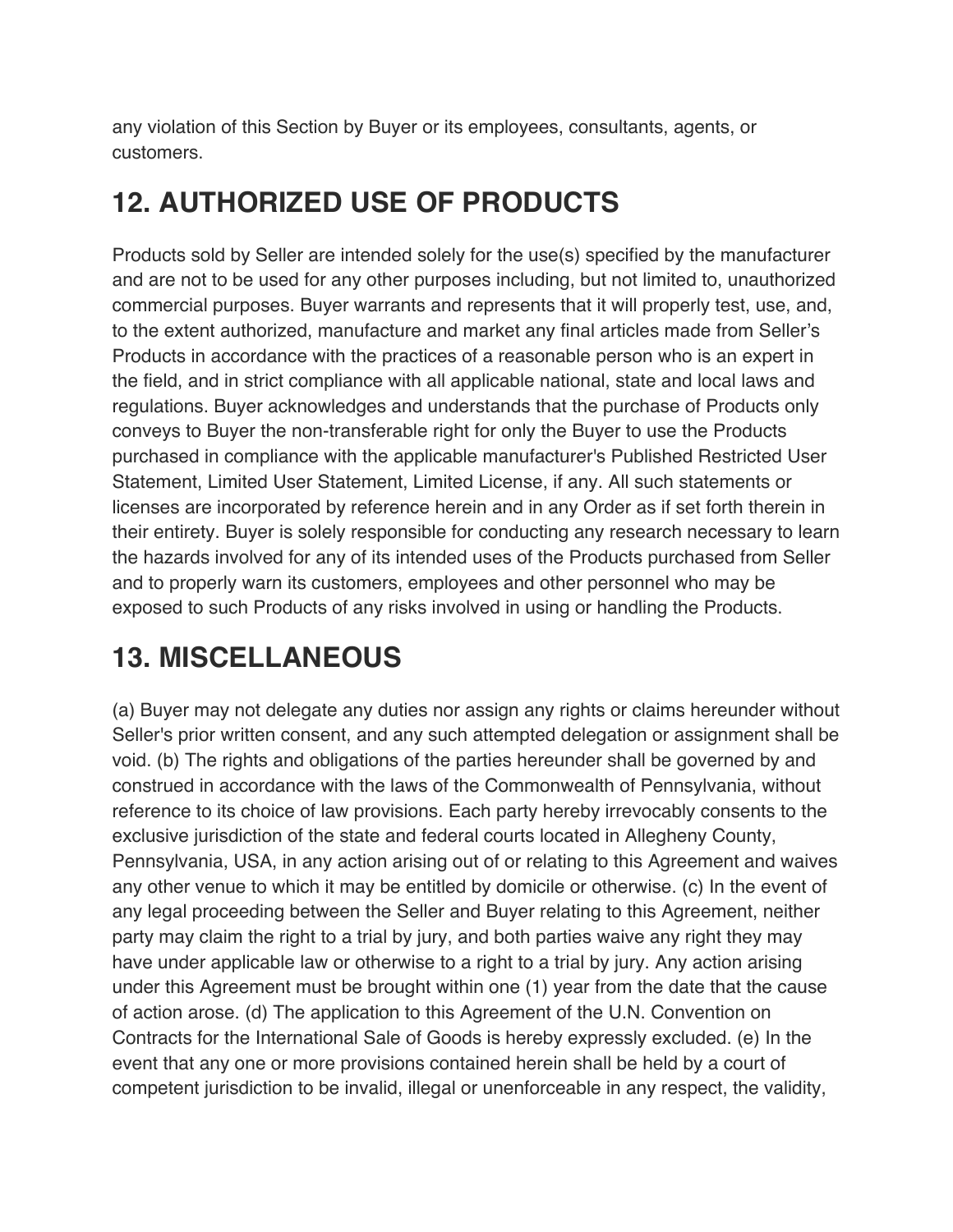legality and enforceability of the remaining provisions contained herein shall remain in full force and effect, unless the revision materially changes the bargain. (f) Seller's failure to enforce, or Seller's waiver of a breach of, any provision contained herein shall not constitute a waiver of any other breach or of such provision. (g) Unless otherwise expressly stated on the Product or in the documentation accompanying the Product, the Product is intended for research only and is not to be used for any other purpose, including without limitation, unauthorized commercial uses, in vitro diagnostic uses, ex vivo or in vivo therapeutic uses, or any type of consumption by or application to humans or animals. (h) Seller shall cooperate with Buyer to monitor invoicing accuracy and will conduct appropriate internal reviews upon request. Reviews shall be limited to once per year and shall cover the prior twelve month period. Reasonable credit shall be given to undercharges and overcharges. If Buyer engages external consultants to review invoice accuracy, Seller reserves the right to charge a reasonable fee for support provided to such party. (i) Buyer agrees that all pricing, discounts and technical information that Seller provides to Buyer are the confidential and proprietary information of Seller. Buyer agrees to (1) keep such information confidential and not disclose such information to any third party, and (2) use such information solely for Buyer's internal purposes and in connection with the Products supplied hereunder. Nothing herein shall restrict the use of information available to the general public. (j) Any notice or communication required or permitted hereunder shall be in writing and shall be deemed received when personally delivered or three (3) business days after being sent by certified mail, postage prepaid, to a party at the address specified herein or at such other address as either party may from time to time designate to the other. (k) Seller may, in its sole discretion, provide (1) applicable Product training to Buyer or its employees, or (2) samples of Products to Buyer for distribution to patients of Buyer. Buyer agrees that any such samples shall be distributed to patients for patient use or, if not so distributed, returned to Seller. Buyer shall not use such samples to provide care to patient and shall not bill patients or third party payers for the provision of such samples.

### **14. ACCEPTABLE PAYMENT METHODS**

The Seller prefers to receive payment via ACH or other electronic interface methods that directly exchange funds between the Buyer's and Seller's bank accounts. The Seller also accepts checks mailed to one of its lockbox remittance locations. Although the Seller does accept credit card payments at the time of purchase, it does not accept credit card payments after the point of sale.

### **15. MEDICARE/MEDICAID REPORTING REQUIREMENTS**